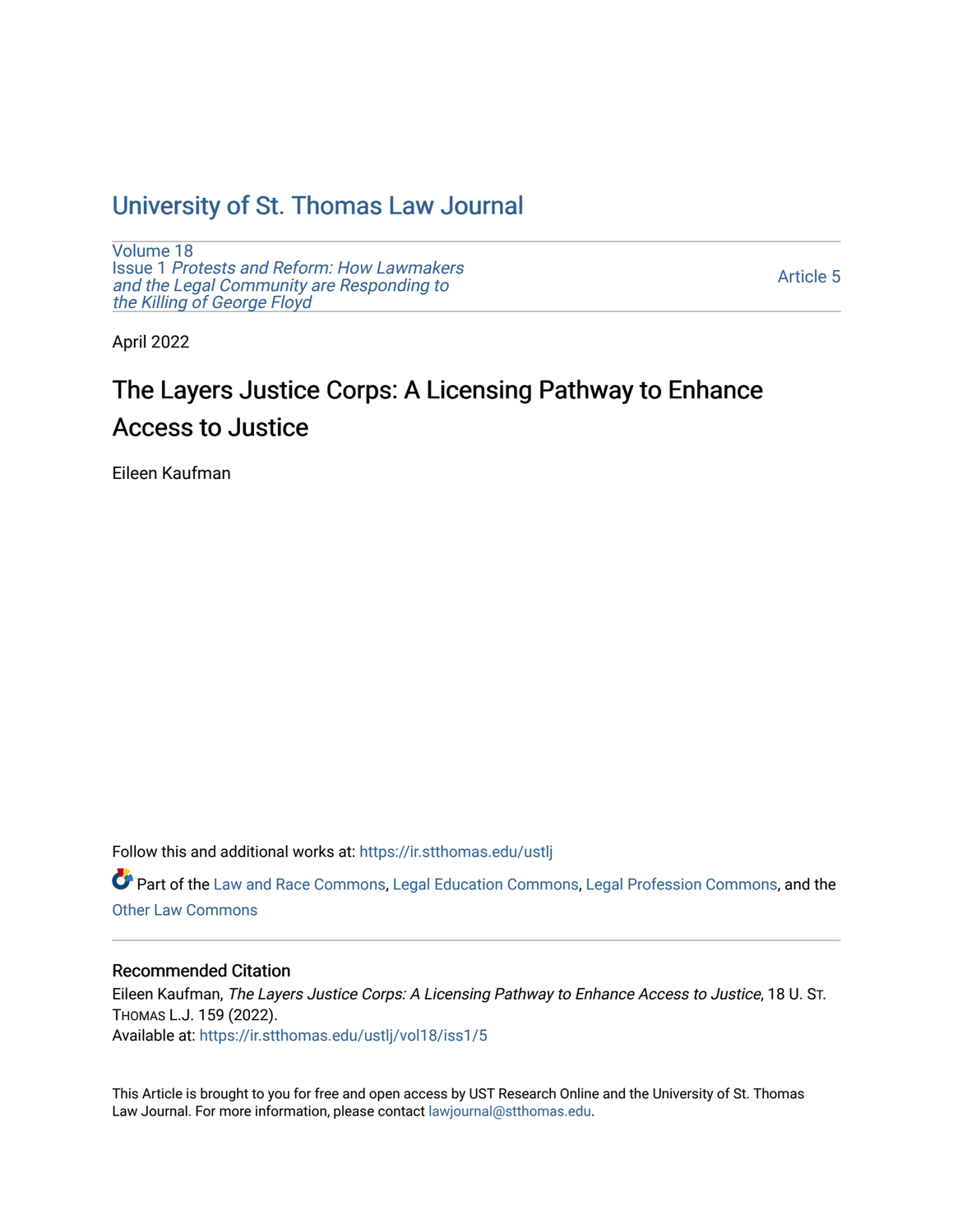#### **ARTICLE**

## **THE LAWYERS JUSTICE CORPS: A LICENSING PATHWAY TO ENHANCE ACCESS TO JUSTICE**

EILEEN KAUFMAN\*

#### I. INTRODUCTION

The idea for establishing a Lawyers Justice Corps emerged out of efforts to solve a problem: how to license lawyers at a time when COVID-19 had expanded the need for new lawyers while also making an in-person bar exam dangerous, if not impossible. We—the Collaboratory on Legal Education and Licensing for Practice<sup>1</sup>—proposed the Lawyers Justice Corps to provide a different and better way of certifying minimum competence for new attorneys while at the same time helping to create a new generation of lawyers equipped to address a wide range of social justice, racial justice, and criminal justice issues. When implemented, the Lawyers Justice Corps will accomplish two critical and related goals: enhancing access to justice and creating an effective and equitable method of licensing lawyers.

This essay begins by outlining the general contours of the Lawyers Justice Corps. It then explains how the Corps will enhance access to justice for the many underserved clients in our society. In a third section, the essay describes the racial injustice perpetuated by the traditional bar exam, as well as the exam's failure to adequately measure lawyer competence. A final section shows how the Lawyers Justice Corps would provide a licensing path that both trains for and better assesses competencies required for law practice. The essay concludes that the time is ripe for multiple alternative licensing paths, including the Lawyers Justice Corps.

<sup>\*</sup> Professor of Law Emerita, Touro College, Jacob D. Fuchsberg School of Law. The author thanks Carol Chomsky and Deborah Merritt, members of the Collaboratory on Legal Education and Licensing for Practice, for their significant contributions to this article.

<sup>1.</sup> The proposal discussed in this essay was developed by the Collaboratory on Legal Education and Licensing for Practice, a group of scholars who have long studied and written about the bar exam, licensing, and legal education. We came together at the very beginning of the pandemic to brainstorm and offer suggestions for how jurisdictions could continue to license lawyers in the face of the COVID-19 pandemic. One of those suggestions was the Lawyers Justice Corps, which remains a critical supplement to licensing and provision of legal services.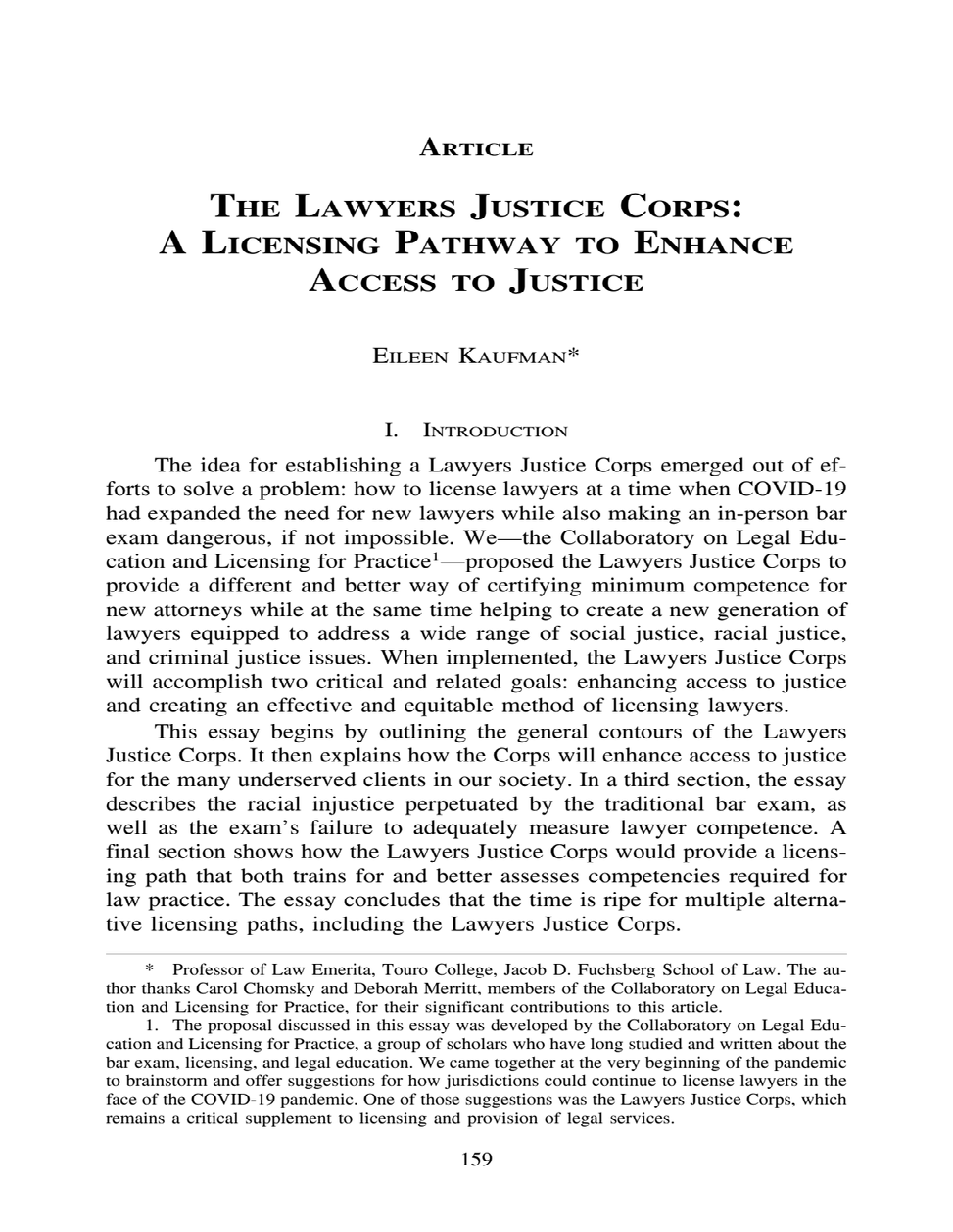#### II. THE LAWYERS JUSTICE CORPS

The Lawyers Justice Corps would consist of a cadre of entry-level lawyers choosing to serve underrepresented individuals and communities. Participation in the Corps would be open to recent law school graduates who obtain law-related jobs with organizations serving those individuals and communities. Members of the Corps would commit to working for their organizations for at least a full year. After six months of supervised practice, Corps members certified by their supervisors would then be licensed without taking a bar exam, although they would have to satisfy their state's other licensing requirements, such as passing the Multistate Professional Responsibility Exam (MPRE) and satisfying character and fitness review.

Each state would specify the organizations that qualify for this special licensing path. Some states have experience making such designations: New York, for example, has an approved list of "legal services providers" that it uses for its Pro Bono Scholars program, which permits students to take the bar exam in February of their last year of law school followed by 12 weeks performing pro bono service for the poor in a legal services office.2 Other states could develop their own lists. Current regulations allowing designation of organizations to supervise student interns (so-called student practice rules) would offer a model, although a Lawyers Justice Corps should focus specifically on organizations providing lawyers for underserved populations, whether serving individual clients or broader community goals, such as combatting racism and other forms of oppression. For example, organizations implementing restorative justice approaches, rather than criminalization, or ones designing eviction-prevention initiatives could qualify.

Qualifying organizations would hire recent graduates using their usual hiring practices and criteria.<sup>3</sup> Participants would begin work shortly after graduation and, for the first six months of their one-year commitment, would practice under supervised practice or internship rules that many states have already adopted.<sup>4</sup> During those first six months, participants would document their work and meet regularly with a supervisor for feed-

<sup>2.</sup> N.Y. CTS., PRO BONO SCHOLARS PROGRAM: PROGRAM GUIDE 1 (2014), http:// ww2.nycourts.gov/sites/default/files/document/files/2018-03/ProBono-Scholars-Program-Guide-2014.pdf.

<sup>3.</sup> Law school career services' offices would maintain lists of qualifying organizations. Indeed, many law schools now have a career counselor or center devoted to identifying public service opportunities for students. Equal Justice Works, a national organization that matches law graduates to public service programs, might also assist in developing placements for graduates anxious to participate in the Lawyers Justice Corps.

<sup>4.</sup> *See, e.g.*, *Temporary Practice Authorization Program*, N.Y. CTS. (July 16, 2020), https:// ad4.nycourts.gov/press/notices/5f10b057104c1f7dbcf4c172; UTAH SUP. CT., ORDER FOR TEMPO-RARY AMENDMENTS TO BAR ADMISSION PROCEDURES DURING COVID-19 OUTBREAK 4–8 (2020); Wallace J. Mlyniec & Haley D. Etchison, *Conceptualizing Student Practice for the 21st Century: Educational and Ethical Considerations in Modernizing the District of Columbia Student Practice Rules*, 28 GEO. J. LEGAL ETHICS 207 (2015) (surveying and analyzing student practice rules).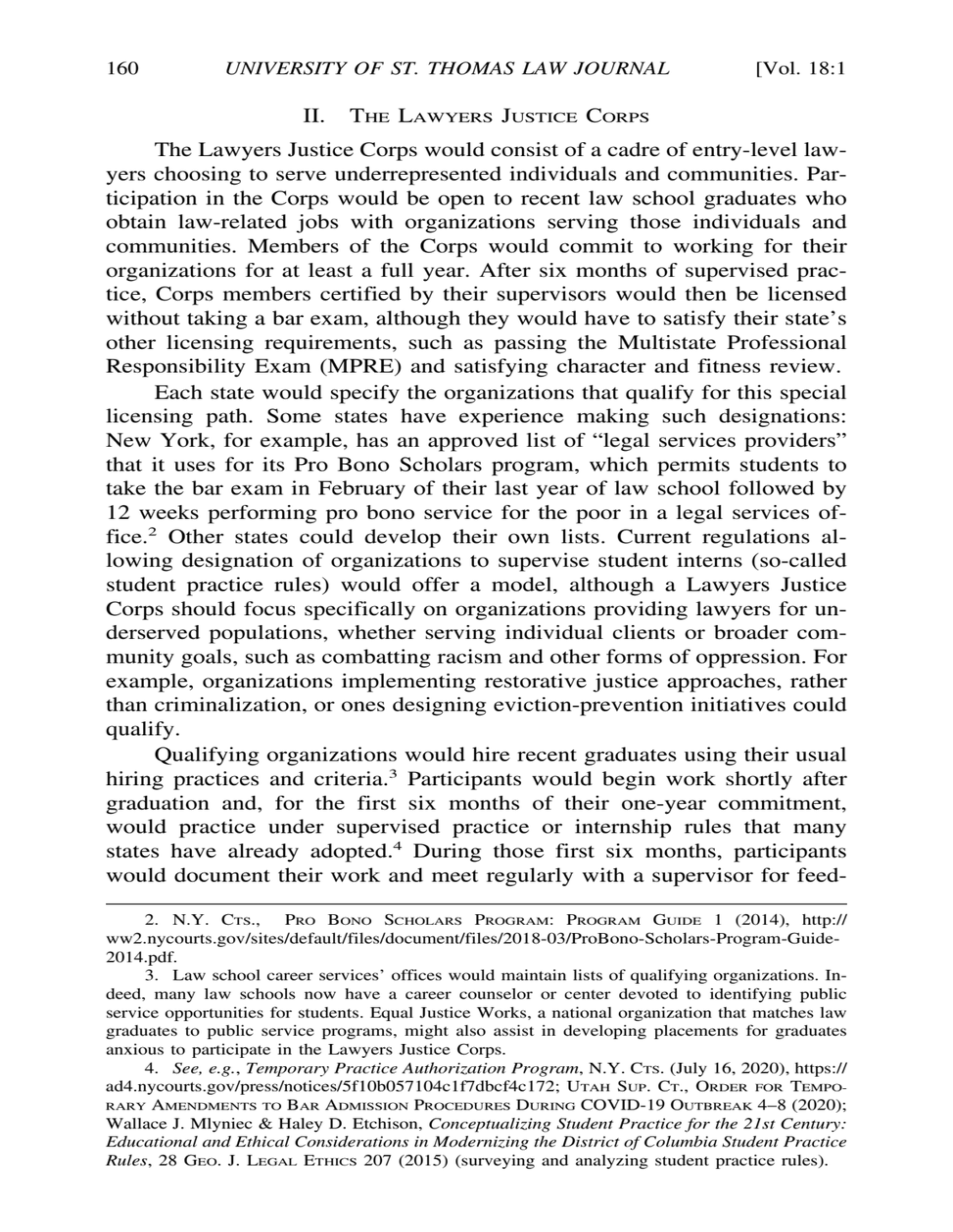back. Supervisors will have a strong self-interest in supervising their Corps members closely, both to protect the organization's clients and because the Corps member literally will practice on the supervisor's license.

If the participant performs competently and in accordance with the state's rules of professional conduct, the supervisor will certify the participant to the bar examiners at the end of that six-month period.<sup>5</sup> Self-interest, once again, will ensure that supervisors certify only competent employees as ready for bar admission: the certified lawyers will continue serving that supervisor's clients for at least another six months. If states want a doublecheck on supervisor decisions, however, they could hire "graders" to review the participant's portfolio of work, much as they hire graders to read answers to traditional bar exam essays.

At least to start, salaries for Justice Corps members would come from the organizations that hire them. Most organizations hire entry-level lawyers each year; they would simply invite these new hires to choose to participate in the Justice Corps licensing pathway. Participants would receive the same salary that the organization pays to others with their level of experience and licensing status.<sup>6</sup>

Over time, however, the Lawyers Justice Corps might inspire funding for additional positions. Law schools might fund new positions to serve their communities and support graduates interested in public service work. Foundations might also provide funds to enhance access to justice for the most vulnerable members of society while providing a more equitable licensing alternative. Funding could also flow from governmental initiatives, including the current federal infrastructure bill and ongoing efforts to create a "civil Gideon" program that would guarantee a right to counsel for civil proceedings involving housing, health care, and other basic human needs.<sup>7</sup>

#### III. ACCESS TO JUSTICE

The need for lawyers working to represent the poor and vulnerable has never been greater.<sup>8</sup> Even before the pandemic, an astounding 80 percent of the legal needs of the poor were going unmet.<sup>9</sup> That translates into millions of low-income individuals being denied legal assistance in matters regard-

<sup>5.</sup> The Collaboratory contemplates preparing templates that can be used to evaluate the participant's performance of a variety of professional skills. "Train the trainer" materials may also be developed to help supervisors participating in the program.

<sup>6.</sup> Some organizations hire unlicensed law graduates as "law clerks," paying them law student wages until they are licensed. Organizations could follow this practice with Justice Corps members, and then raise their salaries to entry-level lawyer salaries after bar admission.

<sup>7.</sup> *See, e.g.*, H.R. Res. 960, 116th Cong. (2020).

<sup>8.</sup> *See* Lyle Moran, *The High Demand for Lawyers Amid the Coronavirus Pandemic*, Am. Bar. Ass'n. J. (Mar. 17, 2020, 11:27 AM), https://www.abajournal.com/web/article/lawyers-andlaw-firms-say-they-are-inundated-with-coronavirus-related-queries.

<sup>9.</sup> *The Unmet Need for Legal Aid*, LEGAL SERVS. CORP., https://www.lsc.gov/what-legalaid/unmet-need-legal-aid (last visited Sept. 12, 2021).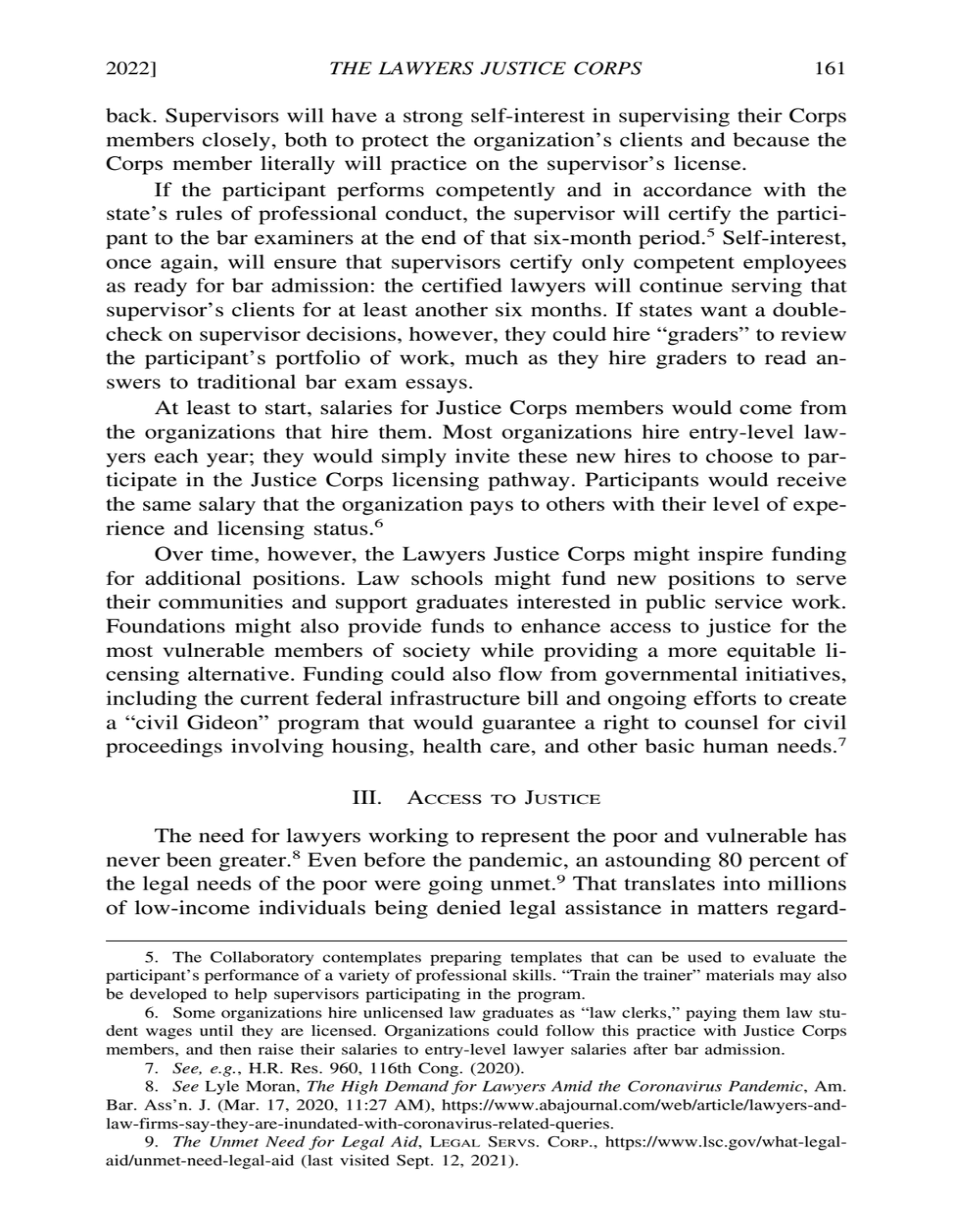ing child support, child abuse, domestic violence, foreclosures, and evictions.10 The pandemic has dramatically worsened this already unacceptable justice gap by generating unprecedented numbers of business closures, job losses, food and housing insecurities, and health care crises.<sup>11</sup> Individuals and families are suffering lost income, diminished savings, and increased needs to care for their children and elderly members; they have fewer resources than ever to purchase legal assistance.<sup>12</sup> Lawyers are essential to assist these clients with questions related to employment loss, loans, health care, insurance disputes, disability benefits, family stresses, and civil rights.

At the same time, our society is facing a long overdue reckoning with racial injustice. Lawyers are needed to challenge racist practices, design new initiatives, and help communities overcome persistent bias. While laws alone cannot solve the persistent and deep-seated problems endemic to our society, enforcing the laws we have and working for legal change is critical to progress, and lawyers are essential to every such effort.

The Lawyers Justice Corps would put recent graduates to work addressing a wide range of such problems. Instead of spending three months and thousands of dollars preparing for and taking the traditional bar exam, these graduates would begin work shortly after graduation and help address the legal problems facing underserved and vulnerable populations, as well as the societal issues challenging our communities. In 2019, almost 2,400 law school graduates took jobs with public interest employers.<sup>13</sup> If all those graduates had participated in a Lawyers Justice Corps, serving clients immediately rather than studying for the bar exam, they would have provided up to 7,200 months—or 600 years—of additional services to poor and disadvantaged clients.

In addition to serving these immediate needs, this new cadre of social justice lawyers would help imbue the profession with an ethos consistent with Rule 6.1 of the Model Rules of Professional Responsibility, which states: "Every lawyer has a professional responsibility to provide legal ser-

12. *Id.*

<sup>10.</sup> *Id.*

<sup>11.</sup> *See, e.g.*, Mathieu Despard et al., *COVID-19 Job and Income Loss Leading to More Hunger and Financial Hardship*, BROOKINGS: UP FRONT (July 13, 2020), https:// www.brookings.edu/blog/up-front/2020/07/13/covid-19-job-and-income-loss-leading-to-morehunger-and-financial-hardship.

<sup>13.</sup> NAT'L ASS'N FOR LAW PLACEMENT, CLASS OF 2019 NATIONAL SUMMARY REPORT (2020), https://www.nalp.org/uploads/Classof2019NationalSummaryReport.pdf (reporting 2,387 graduates in public interest positions). The "public interest" positions in this table include jobs with legal aid offices, other organizations providing civil services to low-income clients, public defenders, and some other nonprofit agencies. See NAT'L Ass'N FOR LAW PLACEMENT, JOBS & JDS EMPLOYMENT AND SALARIES OF NEW LAW GRADUATES—CLASS OF 2019, at 159 (2020). Some of these organizations may not address underserved populations, but most of them do. In addition, some of the jobs that NALP characterizes as "government" jobs may fall within the parameters of the Lawyers Justice Corps.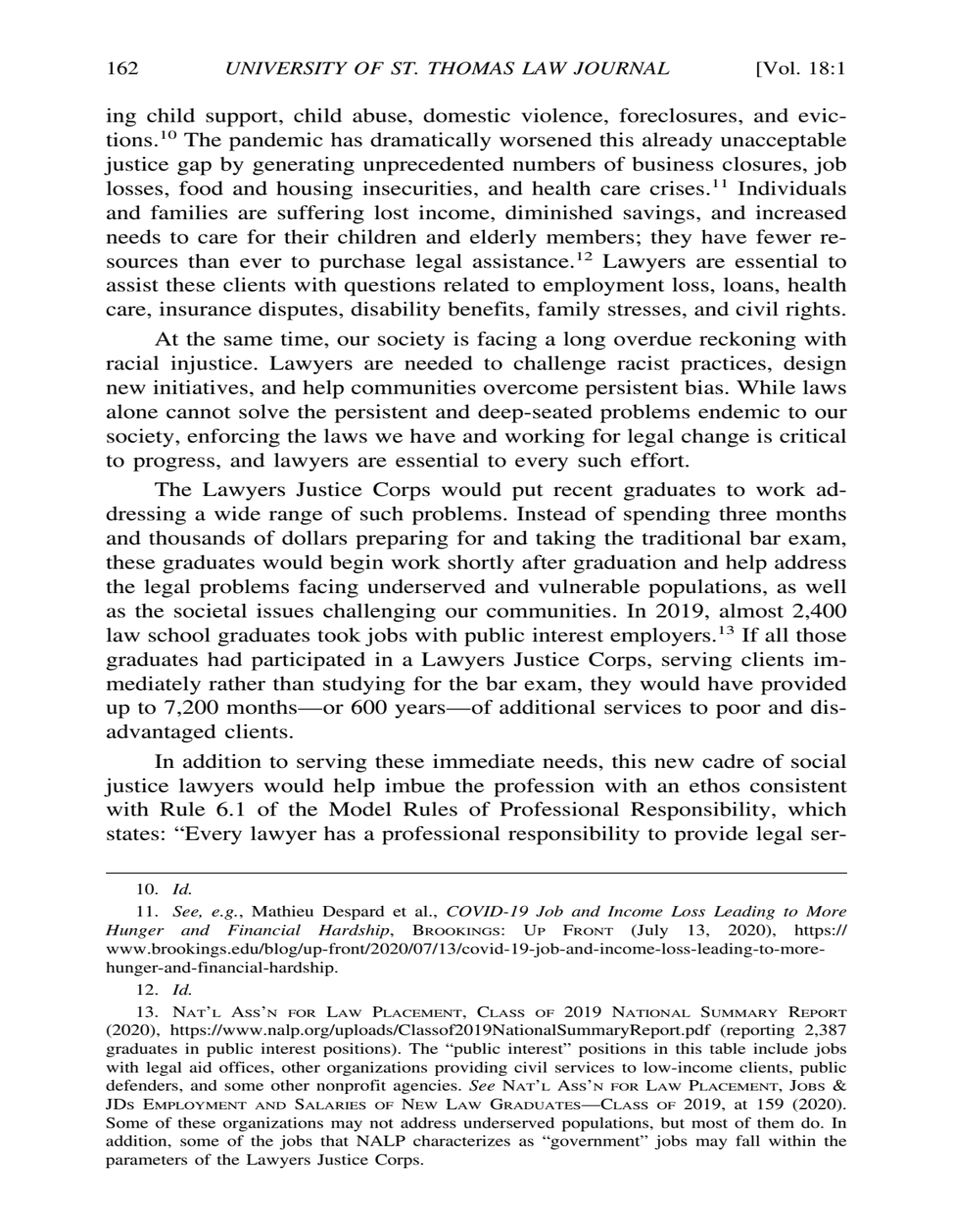vices to those unable to pay."14 Establishing a Lawyers Justice Corps would demonstrate our profession's commitment to this objective, encourage Corps members to consider a lifetime of service to the disadvantaged, and prepare those members to offer high-quality pro bono services if they pursue other opportunities after completing their Corps service. The Lawyers Justice Corps, in sum, would expand access to justice, develop a commitment to such access in more lawyers, and facilitate career pathways for lawyers committed to full-time social justice work.

#### IV. LICENSING

Participants in the Lawyers Justice Corps would be licensed after six months of supervised practice, rather than after taking and passing the traditional bar examination. This alternative licensing pathway is important for two related reasons: it provides a more responsible and realistic measure of minimum competence to practice law, and it responds to the institutional racism endemic to the traditional bar exam.

The racial injustice of the bar exam, both as designed and as implemented, reflects a long and unfortunate history of exclusion by the legal profession. The bar exam was originally adopted and designed to keep the profession elite and was later deployed to keep out minorities and other socalled "undesirables" at a time when the expansion of law schools admitting lower income and immigrant applicants threatened to make the profession more inclusive.15 The history of the American Bar Association is also rife with overt efforts to limit minorities from access to the profession.<sup>16</sup> A particularly blatant example arose in 1912 when the ABA inadvertently allowed three black men to become members. When the "mistake" was discovered, the ABA passed a resolution stating, "That, as it has never been contemplated that members of the colored race should become members of this association, the several local councils are directed that, if at any time any of them shall recommend a person of the colored race for membership, they shall accompany the recommendation with a statement of the fact that he is of such a race."17 It wasn't until 1943 that the ABA resolved not to condition membership upon race, but it took another twenty years for the ABA to formally change its official policy and admit attorneys without consideration of race or religion.<sup>18</sup>

<sup>14.</sup> MODEL RULES OF PRO. CONDUCT r. 6.1 (AM. BAR ASS'N 2019).

<sup>15.</sup> *See, e.g.*, JEROLD S. AUERBACH, UNEQUAL JUSTICE: LAWYERS AND SOCIAL CHANGE IN MODERN AMERICA (1976); *See* R. Scott Baker, *The Paradoxes of Desegregation: Race, Class, and Education, 1935-1975*, 109 AM. J. EDUC. 320, 330–31 (2001); *See* George B. Shepherd, *No African-American Lawyers Allowed: The Inefficient Racism of the ABA's Accreditation of Law Schools*, 53 J. LEGAL EDUC. 103 (2003).

<sup>16.</sup> J. Cunyon Gordon, *Painting by Numbers: "And, Um, Let's Have a Black Lawyer Sit at Our Table"*, 71 FORDHAM L. REV. 1257, 1274 (2003).

<sup>17.</sup> *Id.* at n.86.

<sup>18.</sup> *Id.* at 1275.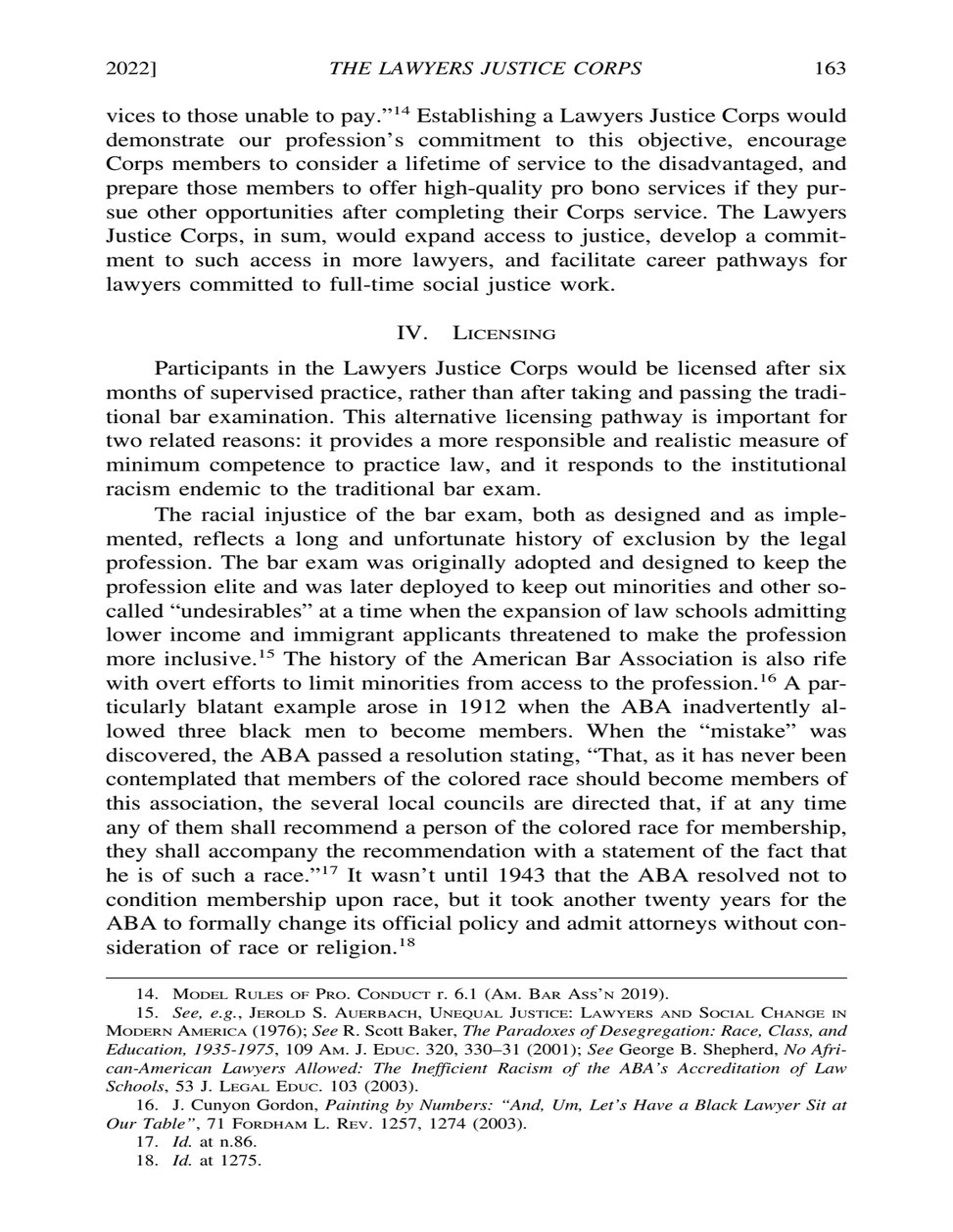No one disputes that the bar examination itself has disparate outcomes.19 A study conducted by Linda Wightman for the Law School Admissions Council in 1998 documented the disparity, showing eventual pass rates of 77.6 percent for Black candidates, 79.7 percent for Puerto Rican candidates, 82.2 percent for Native American candidates, 88.4 percent for Mexican American candidates, 89.0 percent for Hispanic candidates, 91.9 percent for Asian candidates, and 96.7 percent for White candidates.<sup>20</sup> Two recent studies—one in New York and another in California—demonstrate continuing disparate impact in outcomes.<sup>21</sup>

The effect of that disparate outcome is exacerbated by the selection of passing scores (also called cut scores), which has been shown to have an exclusionary impact on applicants of color.<sup>22</sup> The California study looked at more than 85,000 examinees who sat for 21 administrations of the California bar from 2009–2018.23 That approach enabled the results to include "never-passers" over a longitudinal period. The study concluded that "maintaining a high cut score . . . result[s] in excluding minorities from admission to the bar and the practice of law at rates disproportionately higher than Whites."<sup>24</sup> The study pointed out that when a state chooses its cut score, it is choosing the profession's racial and ethnic makeup.<sup>25</sup> Let's be clear what that means—if California had selected a lower cut score, it would have a significantly increased number of minority lawyers practicing in the state today. $26$ 

25. *See id.* at 3.

<sup>19.</sup> *See, e.g.*, Alex M. Johnson, Jr., *Knots in the Pipeline for Prospective Lawyers of Color: The LSAT is Not the Problem and Affirmative Action is Not the Answer*, 24 STAN. L. & POL'Y REV. 379, 405 (2013) ("Almost all would agree that the individual state bar examinations act as a severe impediment to certain members of underrepresented minority groups becoming practicing attorneys"); Kristin Booth Glen, *Thinking Out of the Bar Exam Box: A Proposal to "MacCrate" Entry to the Profession*, 23 PACE L. REV. 343, 381–83, 508–10 (2004) (discussing studies showing white applicants' bar passage rates were 30 percent higher than black applicants' bar passage rates).

<sup>20.</sup> LINDA F. WIGHTMAN, LSAC NATIONAL LONGITUDINAL BAR PASSAGE STUDY 32 tbl.10 (1998).

<sup>21.</sup> *See* RESEARCH DEP'T, NAT'L CONF. OF BAR EXAMINERS, IMPACT OF ADOPTION OF THE UNIFORM BAR EXAMINATION IN NEW YORK 149 tbl.4.2.16 (2019); *id.* at 166 tbl.4.2.24; *California Bar Exam Statistics*, STATE BAR OF CAL., https://www.calbar.ca.gov/Admissions/Law-School-Regulation/Exam-Statistics (last visited Apr. 23, 2020). Many states do not collect data on race and ethnicity, but the consistent pattern of disparate outcomes across test administrations makes it likely the same results would be found in each state.

<sup>22.</sup> Mitchel L. Winick, Victor D. Quintanilla, Sam Erman, Christina Chong-Nakatsuchi & Michael Frisby, *Examining the California Cut Score: An Empirical Analysis of Minimum Competency, Public Protection, Disparate Impact, and National Standards*, SSRN 2 (Oct. 15, 2020), https://papers.ssrn.com/sol3/papers.cfm?abstract\_id=3707812.

<sup>23.</sup> *Id.*

<sup>24.</sup> *Id.*

<sup>26.</sup> In July 2020, California reduced its score from 1440 (the second highest in the nation) to 1390. Alex Andonovska, *California Permanently Lowers Bar Exam Score, Sets Online Exam for October*, JD JOURNAL (July 23, 2020), https://www.jdjournal.com/2020/07/23/california-perma nently-lowers-bar-exam-score-sets-online-exam-for-october.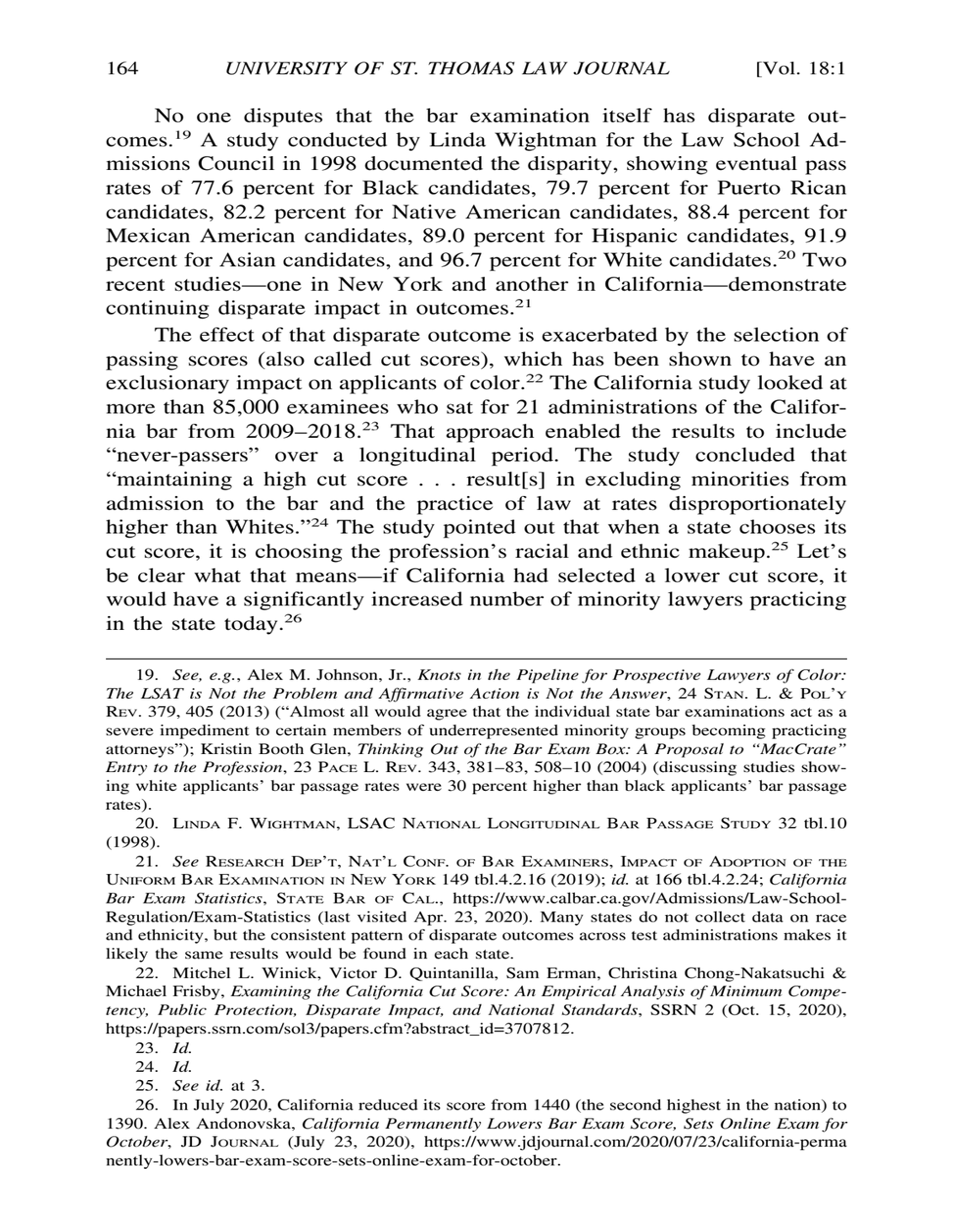The disparate racial impact of the bar exam is consistent with the results of many other standardized, high stakes exams. The work of Catherine Reinis Lucey and Aaron Saguil documents the problem in the context of the MCAT, which plays a large role in medical school admissions.<sup>27</sup> That work attributes the difference in scores on the MCAT to differences in opportunities, not aptitude.<sup>28</sup> They point to "the widespread consequences of structural racism on economic success, educational opportunity, and bias in the educational environment."<sup>29</sup>

If the examination and the choice of cut score were shown to be sufficiently connected to public protection—if it ensured actual competence of new attorneys and reduced the occurrence of ethical violations—the disparate impact might be tolerable, but in fact the bar examination provides neither a reliable measure of competence nor does it correlate with disciplinary actions. The California study documented that a lower cut score (like the score required in Minnesota) does not increase the likelihood of ethical complaints.30 What makes the disparate racial impact of the bar exam even more unacceptable is that the exam does not fulfill its alleged purpose—to measure competence to practice law. There are a host of defects that have been identified in the current bar exam.

First, the bar exam fails to measure the full range of skills lawyers need. Bar examiners acknowledge this but have long claimed that those "other" skills cannot be measured by a cost-effective examination process.31 But the NCBE has recently announced that it is designing a next generation bar exam that will indeed test skills such as legal research, investigation and evaluation, client counseling and advising, negotiation and dispute resolution, and client relationship and management.<sup>32</sup> While that is a welcome development, the testing of skills is still to be done using methods such as multiple-choice questions that test knowledge about skills more than application of the skills themselves. Moreover, the NCBE predicts that it will take between four and five years to prepare the new exam, presumably leaving the traditional bar exam in place in the interim. In sharp contrast, the Lawyers Justice Corps offers an immediate boots-on-the-ground

<sup>27.</sup> Catherine Reinis Lucey & Aaron Saguil, *The Consequences of Structural Racism on MCAT Scores and Medical School Admissions: The Past is Prologue*, 95 ACAD. MED. 351, 351 (2020).

<sup>28.</sup> *Id.*

<sup>29.</sup> *Id.*

<sup>30.</sup> Winick, *supra* note 22, at 29.

<sup>31.</sup> NAT'L CONF. OF BAR EXAMINERS, RESPONSE BY NCBE TO THE NYSBA TASK FORCE REPORT 3–4 (2020), https://www.ncbex.org/pdfviewer/?file=%2Fdmsdocument%2F275.

<sup>32.</sup> NAT'L CONF. OF BAR EXAMINERS, OVERVIEW OF RECOMMENDATIONS FOR THE NEXT GENERATION OF BAR EXAMINATION 4 (2021), https://nextgenbarexam.ncbex.org/wp-content/ uploads/TTF-Next-Gen-Bar-Exam-Recommendations.pdf.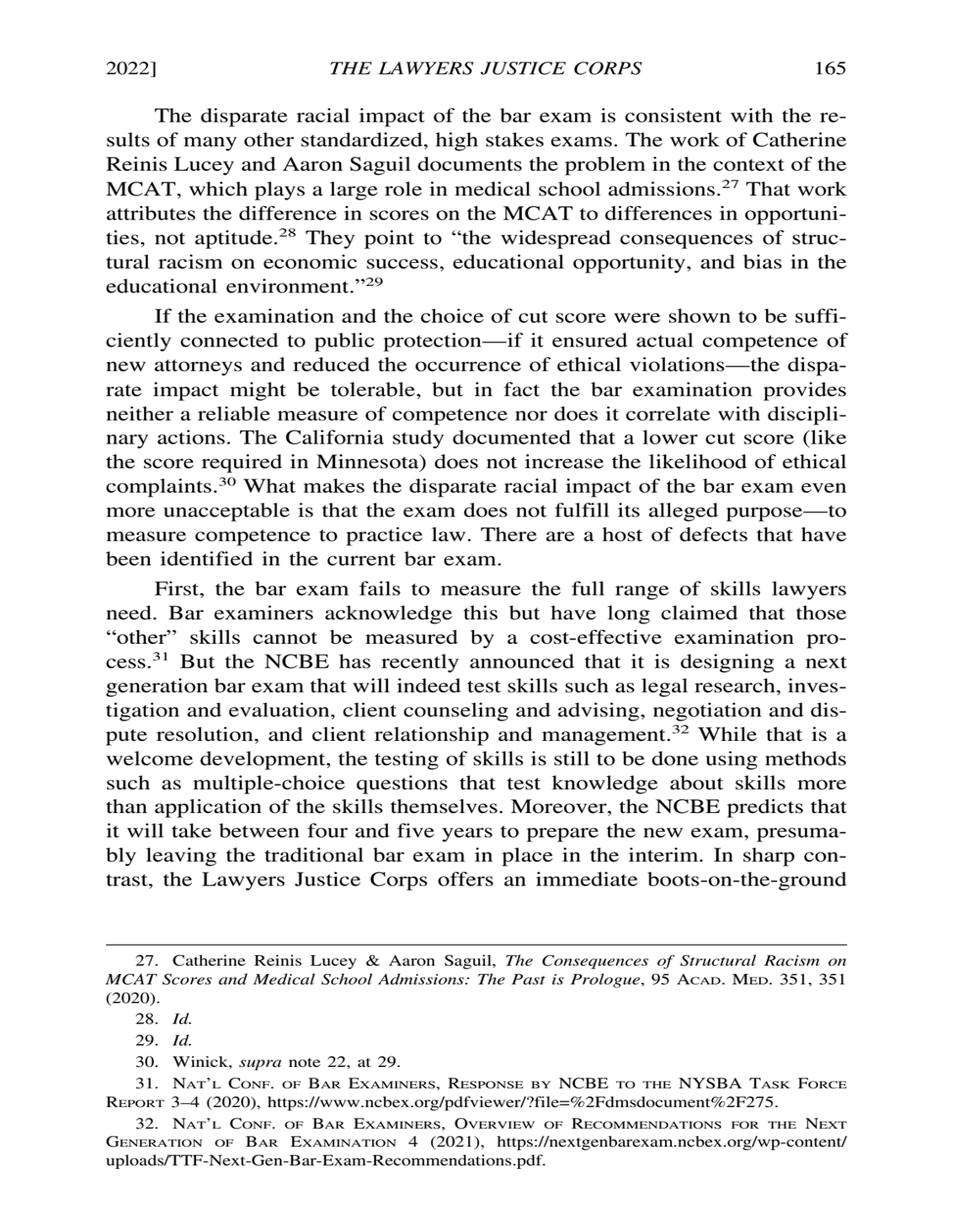approach focused on applying skills as well as knowledge as soon as the participant graduates from law school.<sup>33</sup>

Second, the bar exam rewards speededness and memorization, neither of which is desirable in practice. Speededness refers to standardized tests with time limits that keep substantial numbers of examinees from fully considering all test items.<sup>34</sup> Unless speed of responding is something that is meant to be tested, speededness threatens the validity of test scores as a measure of competence.<sup>35</sup> We do not want newly admitted lawyers—or any lawyers—to race through their assignments. Nor do we want lawyers to rely on memory instead of verifying answers. Studies consistently demonstrate that memorization has little importance in law practice.<sup>36</sup>

Third, even when the bar exam purports to test knowledge, critical analysis, and issue spotting, it does so mostly in a non-contextual, highly artificial way, bearing no resemblance to how problems arise in actual practice.37 The only, but limited, exception is the Multistate Performance Test, which at least asks applicants to read relevant material, then analyze a problem and write a discussion or argument, something lawyers do regularly.

34. Ying Lu & Stephen G. Sireci, *Validity Issues in Test Speededness*, 26 EDUC. MEASURE-MENT: ISSUES & PRAC. 29, 29 (2007).

35. *Id.*

37. Eileen Kaufman, Andi Curcio, & Carol Chomsky, *A Better Bar Exam – Look to Upper Canada?*, L. SCH. CAFE (July 25, 2017), https://www.lawschoolcafe.org/author/eileen-kaufmanandi-curcio-and-carol-chomsky/.

<sup>33.</sup> Indeed, this 4-5 year period during which the NCBE will develop its NEXTGen bar exam is an ideal time for jurisdictions to experiment with multiple alternative licensing plans, such as a clinical pathway, see Claudia Angelos, Andrea A. Curcio, Marsha Griggs & Deborah Jones Merritt, *Clinical Education – A Safe and Sure Pathway to Law Licensure*, BLOOMBERG L. (Jul. 8, 2020, 3:00 AM), https://news.bloomberglaw.com/us-law-week/insight-clinical-education-a-safeand-sure-pathway-to-law-licensure; or other supervised practice pathways, see Deborah Jones Merritt, Marsha Griggs & Patricia Salkin, *Courts Should Look to 3 Bar Exam Alternatives During Crisis*, LAW360 (Apr. 23, 2020, 4:04 PM), https://www.law360.com/articles/1266791/courtsshould-look-to-3-bar-exam-alternatives-during-crisis; *Utah State Bar Diploma Privilege Resources*, UTAH DIPLOMA PRIVILEGE, https://utahdiplomaprivilege.org (last visited Sept. 12, 2021); or a version of New Hampshire's acclaimed Daniel Webster program, where students take a rigorous law school-based program in which they are trained in and perform the full range of lawyering skills and are assessed by bar examiners and professors, see *Daniel Webster Scholar Honors Program*, UNIV. OF N.H., https://law.unh.edu/academics/daniel-webster-scholar-honors-program (last visited Sept. 12, 2021).

<sup>36.</sup> *See* DEBORAH JONES MERRITT & LOGAN CORNETT, BUILDING A BETTER BAR: THE TWELVE BUILDING BLOCKS OF MINIMUM COMPETENCE 24–25 (2020) (members of focus groups agreed that memorization was "a bad way to practice law" or "malpractice"); Robert A.D. Schwartz, *The Relative Importance of Skills Used by Attorneys*, 3 GOLDEN GATE L. REV. 321, 325 tbl.4 (1973) (only 4% of surveyed lawyers reported that memorization of legal concepts was essential to their practice); Deedra Benthall-Nietzel, *An Empirical Investigation of the Relationship Between Lawyering Skills and Legal Education*, 63 KY. L.J. 373, 384 tbl.8 (1974) (lawyers placed "memorizing legal concepts" last on a list of 30 knowledge areas and skills needed for their practice). As lawyers gain experience, they may rely more extensively on memory. MERRITT  $\&$ CORNETT, *supra*. That "experience-based memory," however, plays no role in the work of entrylevel lawyers. Raw memorization of legal principles, these studies confirm, is not part of the minimum competence needed for law practice. On the contrary, it can lead to mistakes.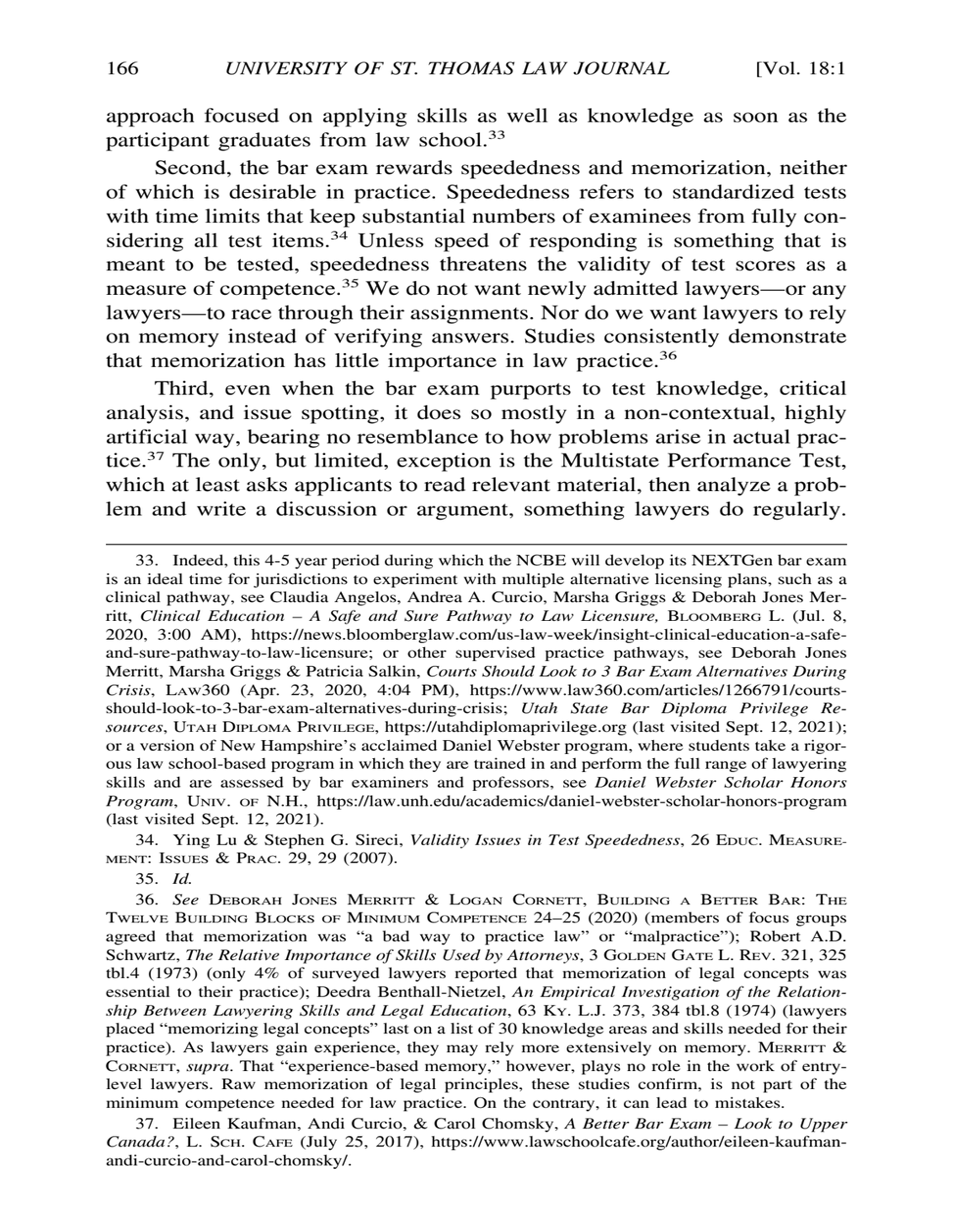But even that portion of the exam suffers from speededness, rewarding work done too rapidly compared to normal legal work.

Fourth, the existence of this deficient bar exam inappropriately drives a host of decisions within law schools, including who gets admitted (only those with a track record of high scores on standardized tests), what gets taught (a focus on subjects heavily tested on the bar exam), and how we assess (increased use of multiple-choice exams). In jurisdictions that have adopted the Uniform Bar Exam, the result is that schools are offering fewer and fewer courses on state and local law, and instead preparing students for an exam that tests the "law of nowhere."<sup>38</sup>

The flaws of the bar exam reinforce the value of alternative licensing through a Lawyers Justice Corps. Why waste months studying for an exam that fails to measure the range of competencies lawyers need when those months could (and should) be spent working with clients to prevent evictions, access public benefits, challenge conditions of confinement, and address the escalating legal needs resulting from the pandemic?<sup>39</sup>

It is more than merely a matter of wasted time. Bar preparation occurs at a time when many debt-ridden law graduates are literally going hungry because they cannot or should not work while studying for the bar exam. They have ceased receiving student loan payments to live on and must begin repaying those loans while earning no income. Getting graduates to work through a Lawyers Justice Corps would help them survive financially. And if they stay in such work for a decade after graduation, they would be eligible for public service loan forgiveness!

#### V. A BETTER MEASURE OF MINIMUM COMPETENCE

The Lawyers Justice Corps will assess new lawyers based on six months of daily practice of what lawyers actually do, rather than on two days of standardized testing of knowledge divorced from the realities of legal practice—knowledge that will be quickly forgotten. Graduates pursu-

<sup>38.</sup> N.Y. STATE BAR ASS'N, REPORT OF THE NEW YORK STATE BAR ASSOCIATION TASK FORCE ON THE NEW YORK BAR EXAMINATION 59–61 (2020), https://nysba.org/app/uploads/2020/ 04/Report-Task-Force-on-the-New-York-Bar-Examination-April-2020.pdf.

<sup>39.</sup> A recent example of students using the time they would have spent preparing for the bar exam to address issues of racial justice occurred in Oregon, which temporarily granted diploma privilege to 2020 law graduates. A group of twenty law graduates used the freed-up study time to examine jury selection rules. They established a racial justice task force that extensively studied Oregon's jury selection rules. Ultimately, they authored a forty-page report calling for an overhaul of the state's jury selection rules. Dean Brian R. Gallini of Willamette University College of Law observed that "the group relied on skills that are more relevant to the practice of law than the ability to memorize information and pass a multiple-choice test – skills such as legal research, critical thinking, attention to detail, debate, and collaboration. This project offers early and arguably incontrovertible evidence that there are better ways than the current version of the bar exam to measure minimum competency for purposes of admission into the legal profession." Brian R. Gallini, *Rethinking the Bar Exam for Good,* BLOOMBERG L. (Apr. 27, 2021, 3:00 AM), https:// news.bloomberglaw.com/us-law-week/rethinking-the-bar-exam-for-good.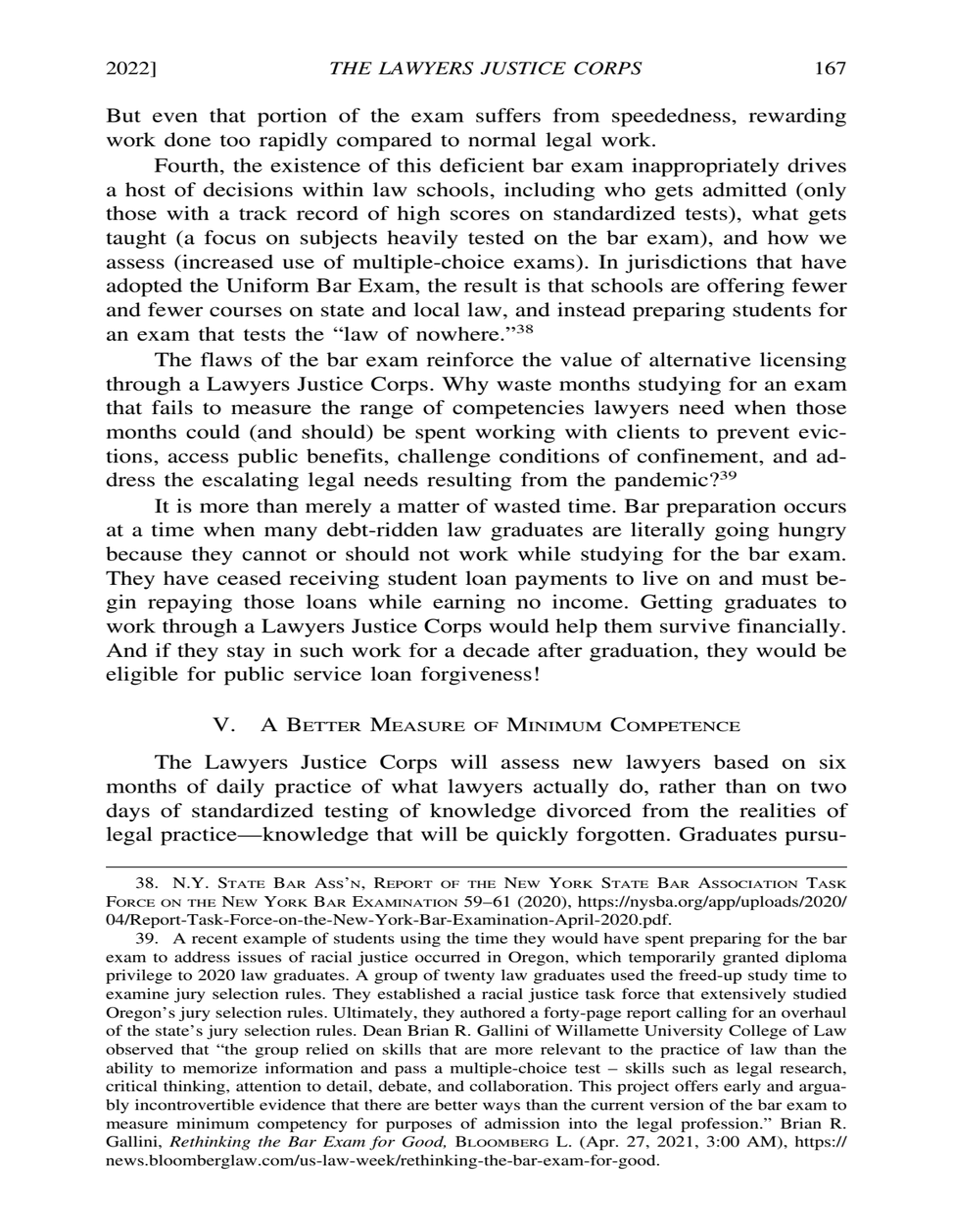ing this licensing path will receive regular feedback and assessment as they serve clients. This pathway ensures a rigorous, real-world test of lawyer competence.<sup>40</sup>

This type of licensing, based on real-world practice, is consistent with a recent groundbreaking research project entitled "Building a Better Bar: The Twelve Building Blocks of Minimum Competence."<sup>41</sup> This national project, sponsored by the Institute for the Advancement of the American Legal System (IAALS), with Ohio State University Professor Deborah Merritt acting as the principal investigator, identified the skills and knowledge that distinguish minimally competent lawyers from individuals who lack that competence. It is impossible to determine whether a licensing system is effective without first defining minimum competence, a goal that the NCBE has not yet reached.

To construct a definition of minimum competence, the IAALS researchers gathered information on what new lawyers did in their first year of practice; on what they needed to know; and on what skills were required. A diverse research team conducted fifty focus groups in eighteen different areas of the country; those groups included two hundred new and supervisory attorneys from varied practice settings. From this data, the researchers developed an empirically based definition of minimum competence that consists of twelve interlocking components, which they called building blocks:

The ability to act professionally and in accordance with the rules of professional conduct:

- An understanding of legal processes and sources of law;
- An understanding of threshold concepts in many subjects;
- The ability to interpret legal materials;
- The ability to interact effectively with clients;
- The ability to identify legal issues;
- The ability to conduct research;
- The ability to communicate as a lawyer;
- The ability to see the "big picture" of client matters;
- The ability to manage a law-related workload responsibly;
- The ability to cope with the stresses of legal practice; and
- The ability to pursue self-directed learning.<sup>42</sup>

<sup>40.</sup> *See* Claudia Angelos, Mary Lu Bilek, Carol L. Chomsky, Andrea A. Curcio, Marsha Griggs, Joan W. Howarth, Eileen Kaufman, Deborah Jones Merritt, Patricia E. Salkin & Judith Welch Wegner, *Licensing Lawyers in a Pandemic: Proving Competence*, HARV. L. REV. BLOG (Apr. 7, 2020), https://blog.harvardlawreview.org/licensing-lawyers-in-a-pandemic-provingcompetence.

<sup>41.</sup> *Building a Better Bar: Capturing Minimum Competence*, IAALS, https://iaals.du.edu/ projects/building-better-bar-capturing-minimum-competence (last visited Sept. 9, 2021).

<sup>42.</sup> MERRITT & CORNETT, *supra* note 36, at 3.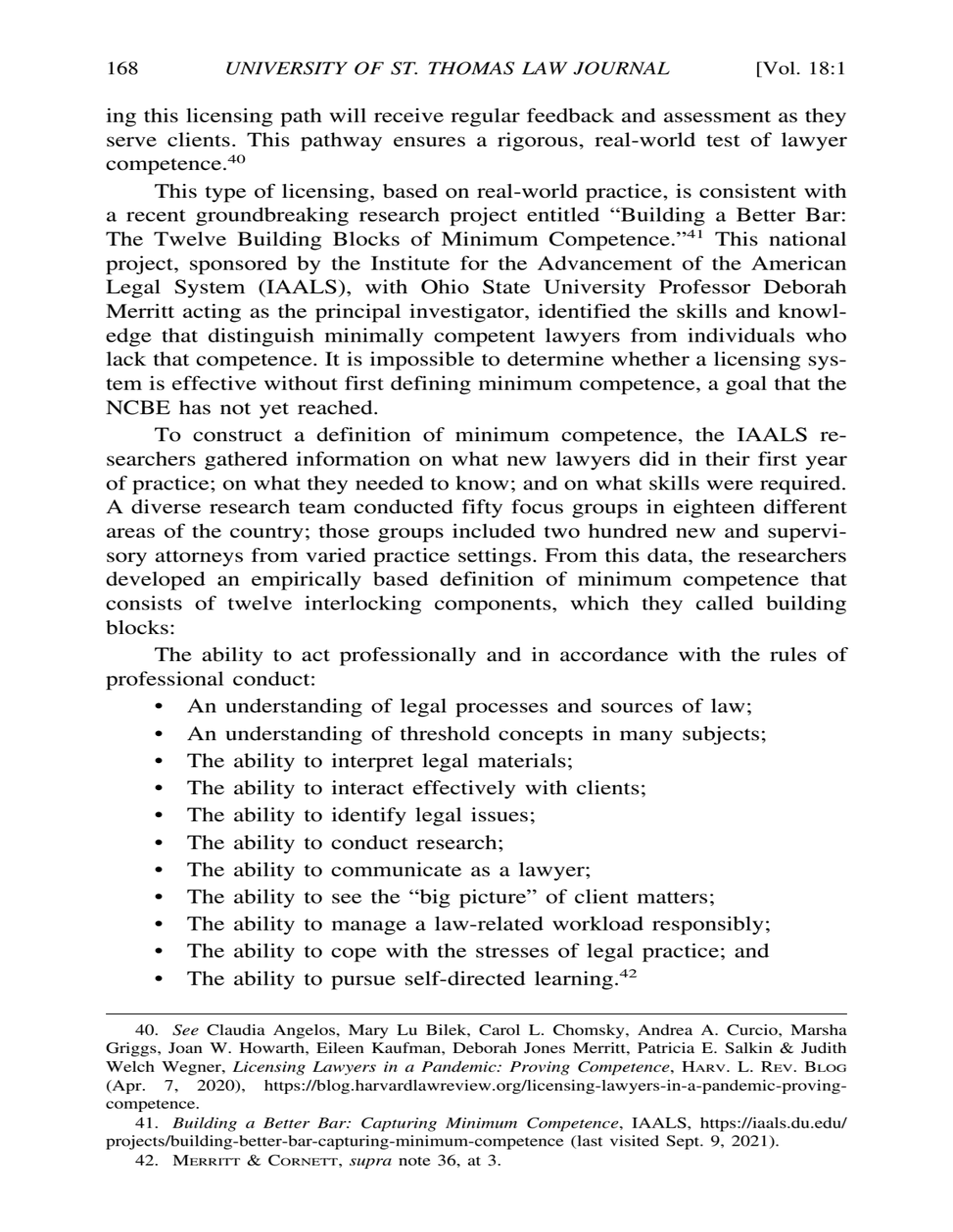The researchers then considered how licensing authorities could best assess these competencies. Their report offers ten recommendations for designing a just licensing system that effectively measures lawyer competence. Those recommendations include:

- eliminating exclusive reliance on written exams because those exams test only about one-half of the competencies new lawyers need;
- limiting the use of multiple-choice tests because they are inconsistent with the cognitive skills that lawyers use in practice;
- replacing essay questions with performance tests that allow for assessment of the candidate's understanding of legal processes and sources of law, ability to interpret legal materials, and other building blocks;
- substituting open-book written exams for closed-book exams to better replicate the type of recall, research, and rules application that lawyers use in the real world;
- providing more time to answer written questions because new lawyers should work carefully, taking time to check and reflect;
- requiring candidates to complete courses on client interaction, negotiation, and the lawyer's role as a public citizen having special responsibility for the quality of justice; and
- requiring candidates to complete closely supervised clinical work before graduation.<sup>43</sup>

Notably, this evidence-based report suggests that *all* candidates for bar admission should complete supervised clinical work before obtaining a license. That type of work, the researchers concluded, is the only way to develop and assess several of the building blocks that new lawyers need to display minimum competence.<sup>44</sup> The Lawyers Justice Corps builds on that recommendation by creating a licensing path that consists of six months of closely supervised practice.45 The Corps also incorporates the suggestion that candidates for bar admission should study the "lawyer's role as a public citizen having special responsibility for the quality of justice."46 Corps members will not just study that responsibility—they will live it.

The *Building a Better Bar* report offers a path-breaking blueprint for jurisdictions to follow in order to create a licensing system truly linked to

<sup>43.</sup> MERRITT & CORNETT, *supra* note 36, at 71–77.

<sup>44.</sup> MERRITT & CORNETT, *supra* note 36, at 75–76.

<sup>45.</sup> The *Building a Better Bar* report expresses some concern about the quality of supervision offered in some workplaces; the authors note that law school clinics may offer closer supervision for new lawyers. MERRITT & CORNETT, *supra* note 36, at 67–68. The Collaboratory, however, is designing templates and "train the trainer" materials to address these concerns. States creating a Lawyers Justice Corps pathway to licensure, moreover, could make participation in a law school clinic a prerequisite for admission to the Corps. This would assure that candidates develop the foundational skills needed to benefit from supervision and feedback in practice.

<sup>46.</sup> MERRITT & CORNETT, *supra* note 36, at 75.